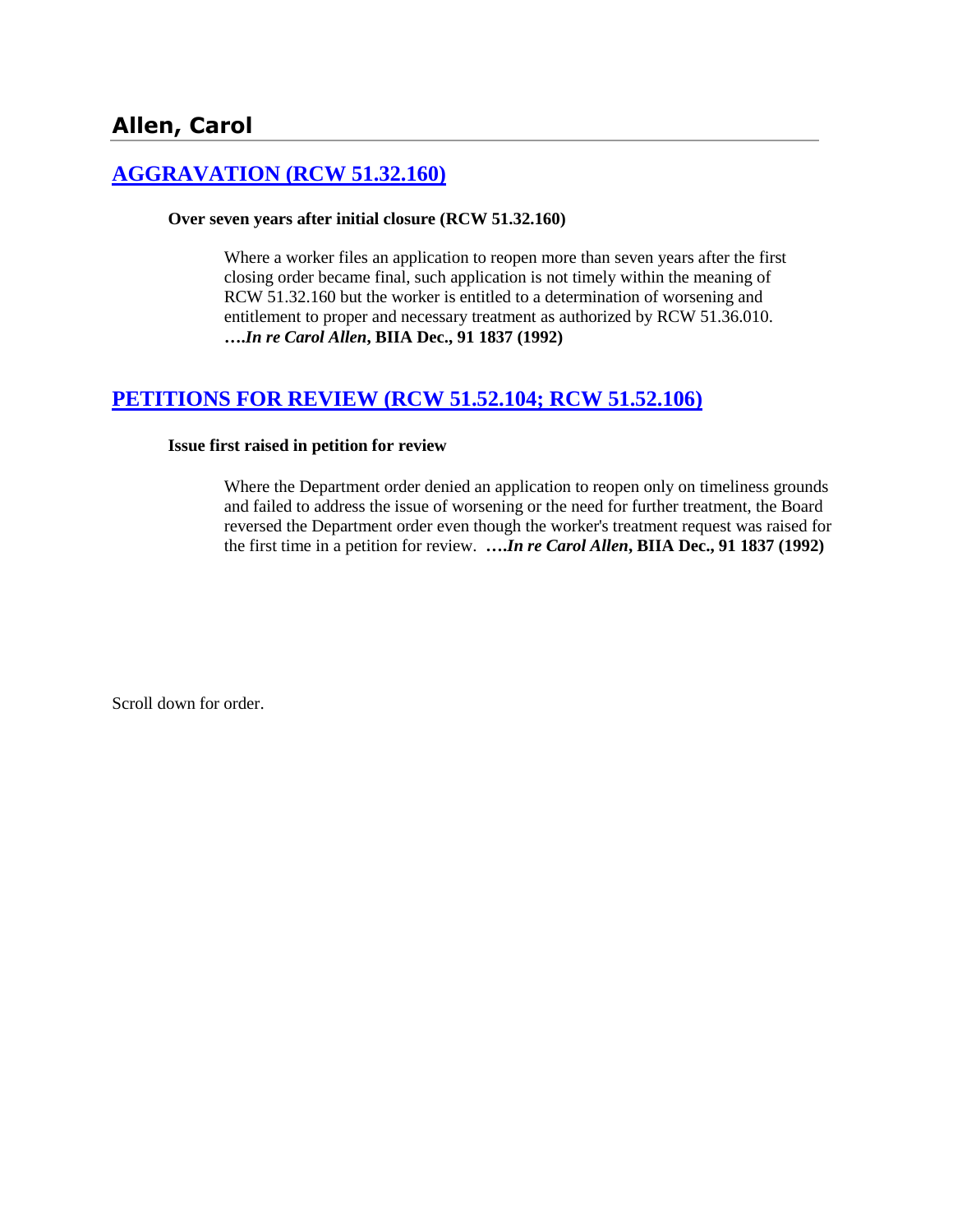## **BEFORE THE BOARD OF INDUSTRIAL INSURANCE APPEALS STATE OF WASHINGTON**

**IN RE: CAROL ALLEN ) DOCKET NO. 91 1837**

**CLAIM NO. H-261463 ) DECISION AND ORDER**

APPEARANCES:

Claimant, Carol Allen, by Schroeter, Goldmark & Bender, P.S., per Sidney S. Royer, Attorney and Lisa Peterson, Legal Assistant

Employer, Dexon Systems International, Inc., None

Department of Labor and Industries, by The Office of the Attorney General, per Linda Williams and Jeffrey Bean, Assistants, and Linda Meller, Paralegal

**)**

This is an appeal filed by the claimant, Carol Allen, on April 10, 1991 from an order of the Department of Labor and Industries dated March 4, 1991 which affirmed a Department order dated November 3, 1988, which denied the claimant's application to reopen her claim for alleged aggravation of condition filed on August 5, 1988, because it was not filed within the statutory time limit of seven years from the date compensation was terminated on April 3, 1980. **REVERSED AND REMANDED**.

# **PROCEDURAL MATTERS**

Pursuant to RCW 51.52.104 and RCW 51.52.106, this matter is before the Board for review and decision on a timely Petition for Review filed by the claimant to a Proposed Decision and Order issued on September 25, 1991 in which the order of the Department dated March 4, 1991 was affirmed.

A review of the historical and jurisdictional facts in this claim raises a question concerning our jurisdiction to hear this appeal. The Department issued the order on November 3, 1988 denying the claimant's application to reopen her claim. The notice of appeal from that order was not received until February 6, 1989.

We have reviewed the Department file pursuant to In re Mildred Holzerland, BIIA Dec., 15,729 (1965), and that review leads us to conclude that the Department order dated November 3, 1988 was timely appealed. The order was not initially received by Ms. Allen. It was returned by the Postal Service to the Department, and then re-mailed to her on January 11, 1989. Thus, the notice of appeal received on February 6, 1989 was timely, and the Department had authority, pursuant to RCW

1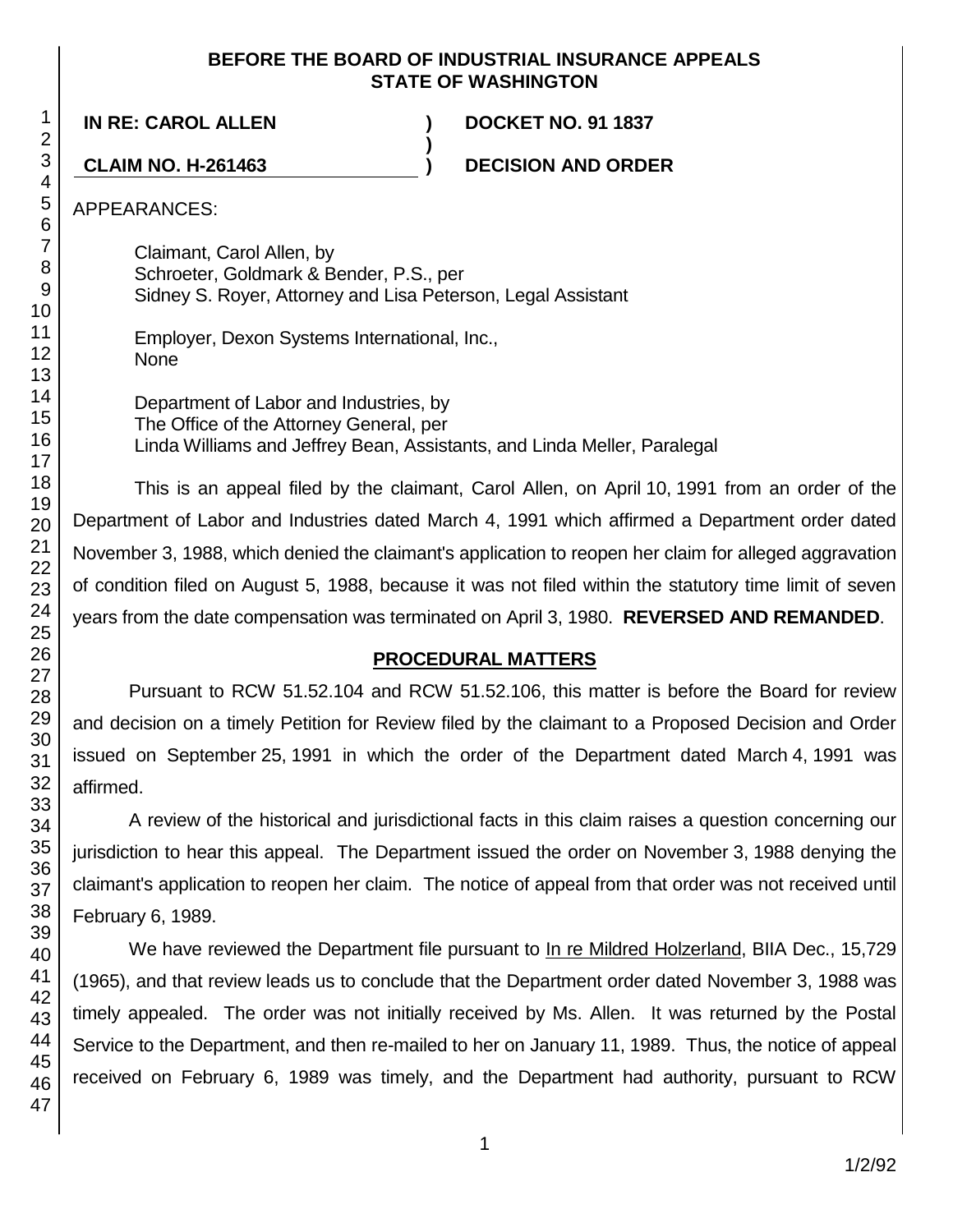51.52.060, to hold the November 3, 1988 order in abeyance by its order of March 1, 1989, and to eventually affirm the order by its final order issued on March 4, 1991. Claimant's timely appeal from the latter order gives this Board jurisdiction to now determine this matter.

## **DECISION**

This appeal deals with the 1988 amendments to RCW 51.32.160, which substantially changed the time periods in which injured workers could apply to reopen their claims due to alleged aggravation of their conditions.

The parties apparently attempted to streamline and expedite this appeal so that certain legal issues raised by Ms. Allen pertaining to those statutory amendments could be directly reviewed in Superior Court. The record of proceedings is very skimpy and leads us to question the correctness of the action taken by the Industrial Appeals Judge.

The order now on appeal affirmed the prior Department order dated November 3, 1988, which denied the reopening application because it was not filed within seven years from finality of the original closing order. A review of the stipulated jurisdictional facts supports this position. Ms. Allen's claim was originally closed by a final order issued on April 3, 1980. The aggravation application which led to the Department order of November 3, 1988 was received by the Department on August 5, 1988.

We have previously held that the 1988 amendments to RCW 51.32.160 were remedial in nature and do apply to any application to reopen a claim filed subsequent to the effective date of the amendments, which was June 9, 1988. In re Marvin Sandven, BIIA Dec., 89 3338 (1990).

The legal arguments presented by Ms. Allen in her Petition for Review do not persuade us to change our prior decision. These arguments have been presented in prior appeals, and the Sandven decision continues to represent our view of the applicability of the 1988 amendments to all applications to reopen claims filed after the effective date of those amendments.

We have granted review because we are concerned by a further issue raised by the claimant in her Petition for Review. For the first time, Ms. Allen requests "in the alternative" that the Board remand the claim to the Department for consideration of the claimant's need for medical treatment.

Even though Ms. Allen's application to reopen was filed after the seven-year period allowed for seeking further disability compensation, she would still be able to obtain additional medical services if her condition causally related to the 1977 injury objectively worsened during the aggravation period, and if so, whether she was in need of further medical treatment for such worsened condition. The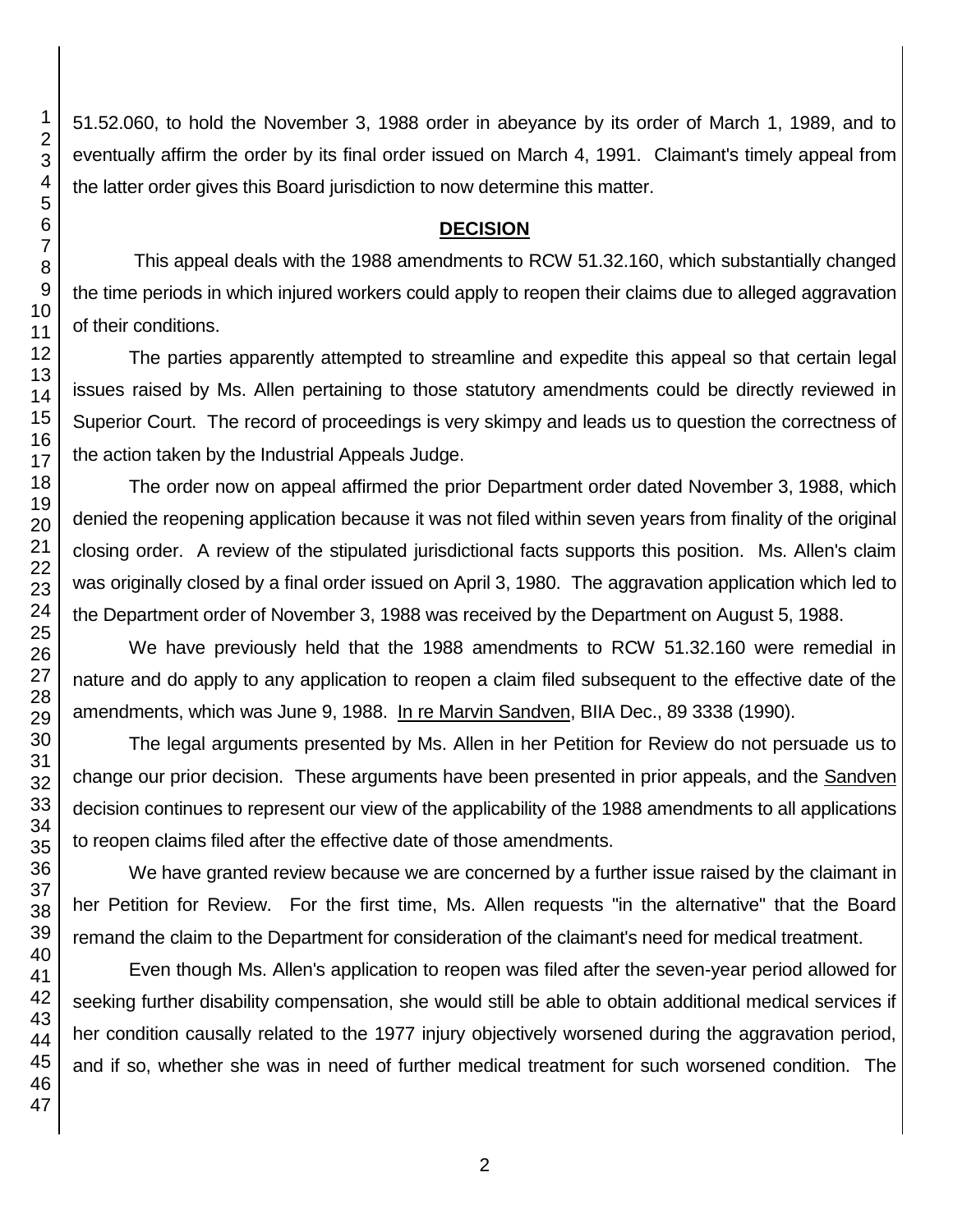seven-year time limitation does not apply to a reopening for that limited purpose. In re Marvin Sandven, id., In re Mike L. Streubel, BIIA Dec., 89 4867 (1990).

The Department order on appeal did not address the question of worsening and need for treatment. To that extent, it was incorrect since, under the 1988 amendments, there is no time limitation on applications for reopening to receive further treatment based on aggravation of condition. Under these circumstances, we see no other action for us to take except to reverse the Department order and remand the claim to the Department for consideration of the issues of worsening of Ms. Allen's causally related condition and whether or not she is in need of further treatment.

We realize that Ms. Allen may still want to take an appeal to Superior Court on her legal arguments, rather than deal further with the Department on this last-minute "alternative" issue. If she is really seeking benefits other than treatment, she can still appeal this order to Superior Court on the issue of timeliness of her 1988 aggravation application, based on the same legal arguments presented in her Petition for Review.

The claimant's Petition for Review also requests that we add a finding that Ms. Allen had no personal knowledge of the 1988 amendments to the aggravation statute. Since the parties did stipulate to this fact at the proceeding held on August 26, 1991, we will include it as a finding.

Based on all the foregoing, we hereby adopt Proposed Finding of Fact No. 1 and Proposed Conclusion of Law No. 1, and enter the following additional findings and conclusions:

# **FINDINGS OF FACT**

- 2. The Department order dated April 3, 1980 was the first closing order in this claim and became final sixty days after it was communicated to the claimant.
- 3. The application to reopen the claim on the basis of aggravation of condition filed on August 5, 1988, was filed more than seven years after the first closing order, issued on April 3, 1980, became final.
- 4. The claimant, Carol Allen, had no personal knowledge of the 1988 amendments to RCW 51.32.160 at the time she filed her reopening application on August 5, 1988.
- 5. The Department order dated November 3, 1988, which was later affirmed on March 4, 1991, did not address the issue of worsening of the claimant's condition causally related to her industrial injury of December 28, 1977 nor her need for further treatment related to such worsened condition.